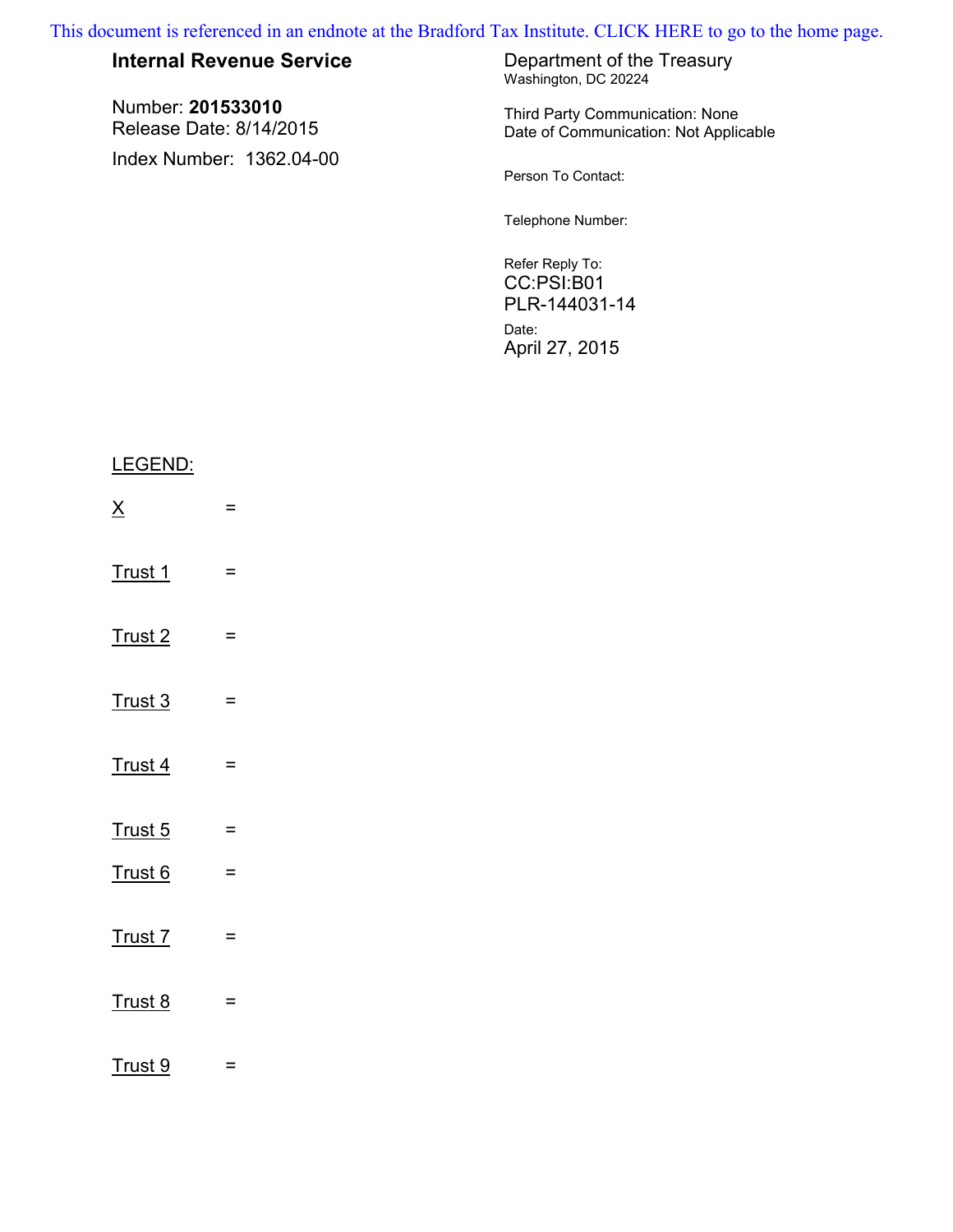$\frac{3.1}{2}$  Trust 10  $\frac{1}{2}$  =  $\frac{3.1}{2}$  Trust 11  $\frac{1}{2}$  =  $State =$ Date 1  $=$ Date  $2 =$ Date  $3 =$ Date  $4 =$ 

Dear

This responds to a letter dated November 25, 2014, and supplemental information, submitted on behalf of X by X's authorized representative, requesting relief under § 1362(f) of the Internal Revenue Code (the Code).

## Facts

The information submitted states that X was incorporated under the laws of State on Date 1. X elected to be treated as an S corporation effective Date 2. On Date 3, shares of X were transferred to Trust 1, Trust 2, Trust 3, Trust 4, Trust 5, Trust 6, Trust 7, Trust 8, Trust 9, Trust 10, and Trust 11 (the "Grandchild Trusts"). Also, on Date 4, additional shares of X were transferred to the Grandchild Trusts. Timely elections to treat the Grandchild Trusts as Electing Small Business Trusts (ESBTs) were not made causing an inadvertent termination of  $X$ 's S corporation status on Date 3. Furthermore,  $X$ 's S corporation election would have terminated on Date 4 (if it had not already terminated on Date 3) due to the additional transfers of  $X$  shares to the Grandchild Trusts.

X represents that the Grandchild Trusts have at all times met requirements to be treated as ESBTs within the meaning of § 1361(e), except that the respective trustees of the Grandchild Trusts did not make a timely ESBT election under § 1361(e)(3). In addition, X represents that X and its shareholders have treated X as an S corporation at all relevant times, and that the Grandchild Trusts have been treated as ESBTs since Date 3.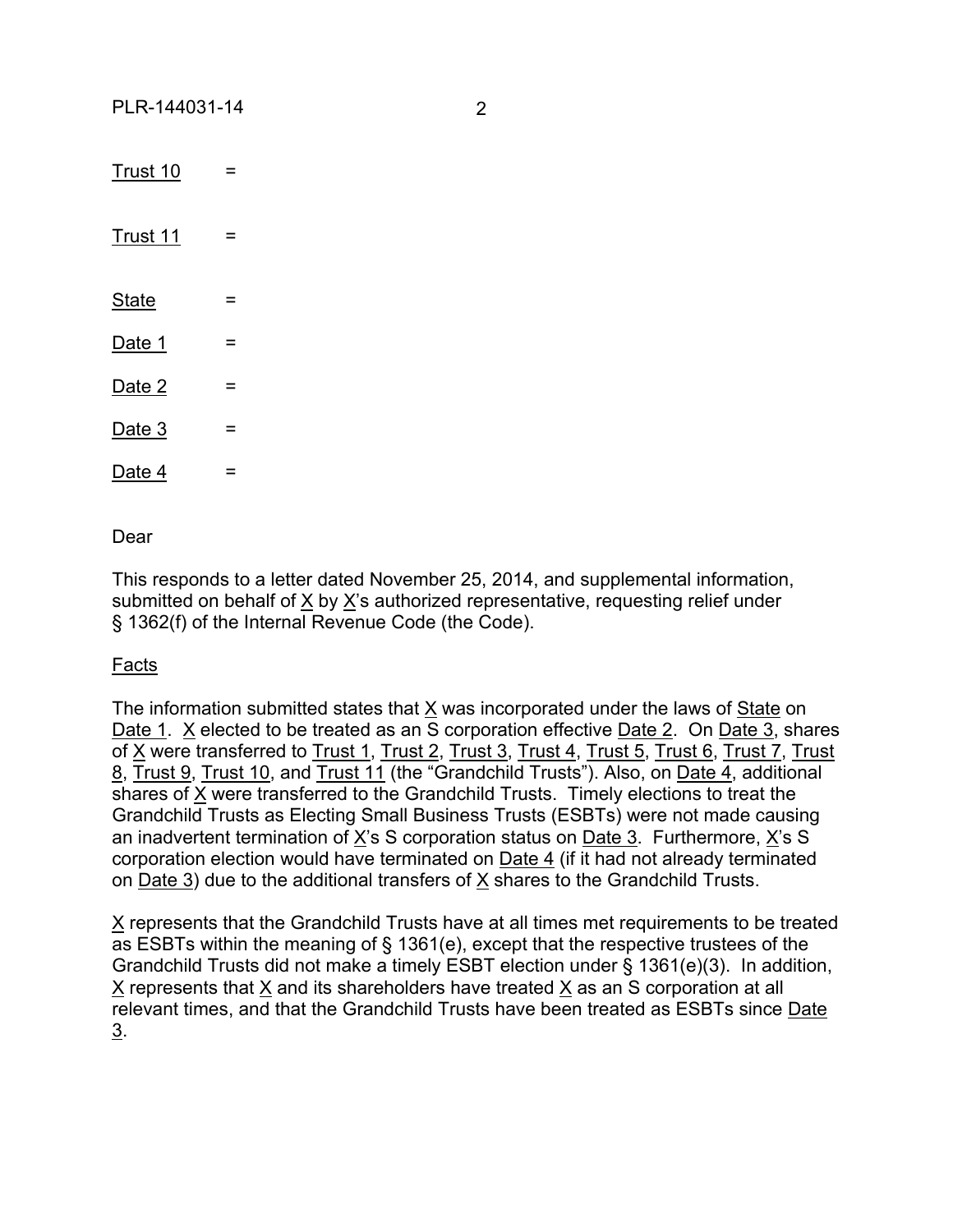### PLR-144031-14 3

X represents that the failure to file ESBT elections for the Grandchild Trusts was inadvertent and was not motivated by tax avoidance or retroactive tax planning. Further, X and its shareholders have agreed to make any adjustments consistent with the treatment of X as an S corporation as may be required by the Secretary with respect to the period specified by § 1362(f).

#### Law and Analysis

Section 1361(a)(1) provides that the term "S corporation" means, with respect to any taxable year, a small business corporation for which an election under § 1362(a) is in effect for such year.

Section 1361(b)(1) defines a "small business corporation" as a domestic corporation which is not an ineligible corporation and which does not (A) have more than 100 shareholders, (B) have as a shareholder a person (other than an estate, a trust described in § 1361(c)(2), or an organization described in § 1361(c)(6)) who is not an individual, (C) have a nonresident alien as a shareholder, and (D) have more than 1 class of stock.

Section 1361(c)(2)(A)(v) provides that, for purposes of § 1361(b)(1)(B), an ESBT may be an S corporation shareholder.

Section 1361(e)(1)(A) provides that an ESBT means any trust if (i) such trust does not have as a beneficiary any person other than (I) an individual, (II) an estate, (III) an organization described in § 170(c)(2),(3),(4), or (5), or (IV) an organization described in § 170(c)(1) which holds a contingent interest in such trust and is not a potential current beneficiary, (ii) no interest in such trust was acquired by purchase, and (iii) an election under § 1361(e) applies to such trust.

Section 1361(e)(1)(B) provides that an ESBT does not include (i) any qualified subchapter S trust (as defined in § 1361(d)(3)) if an election under § 1361(d)(2) applies to any corporation the stock of which is held by such trust, (ii) any trust exempt from tax under subtitle A, and (iii) any charitable remainder annuity trust or charitable remainder unitrust (as defined in § 664(d)).

Section 1361(e)(3) provides that an election under § 1361(e) shall be made by the trustee. Any such election shall apply to the taxable year of the trust for which made and all subsequent taxable years of such trust unless revoked with the consent of the Secretary.

Section 1.1361-1(m)(2)(i) of the Income Tax Regulations provides that the trustee of an ESBT must make the ESBT election by signing and filing, with the service center where the S corporation files its income tax return, a statement that meets the requirements of § 1.1361-1(m)(2)(ii).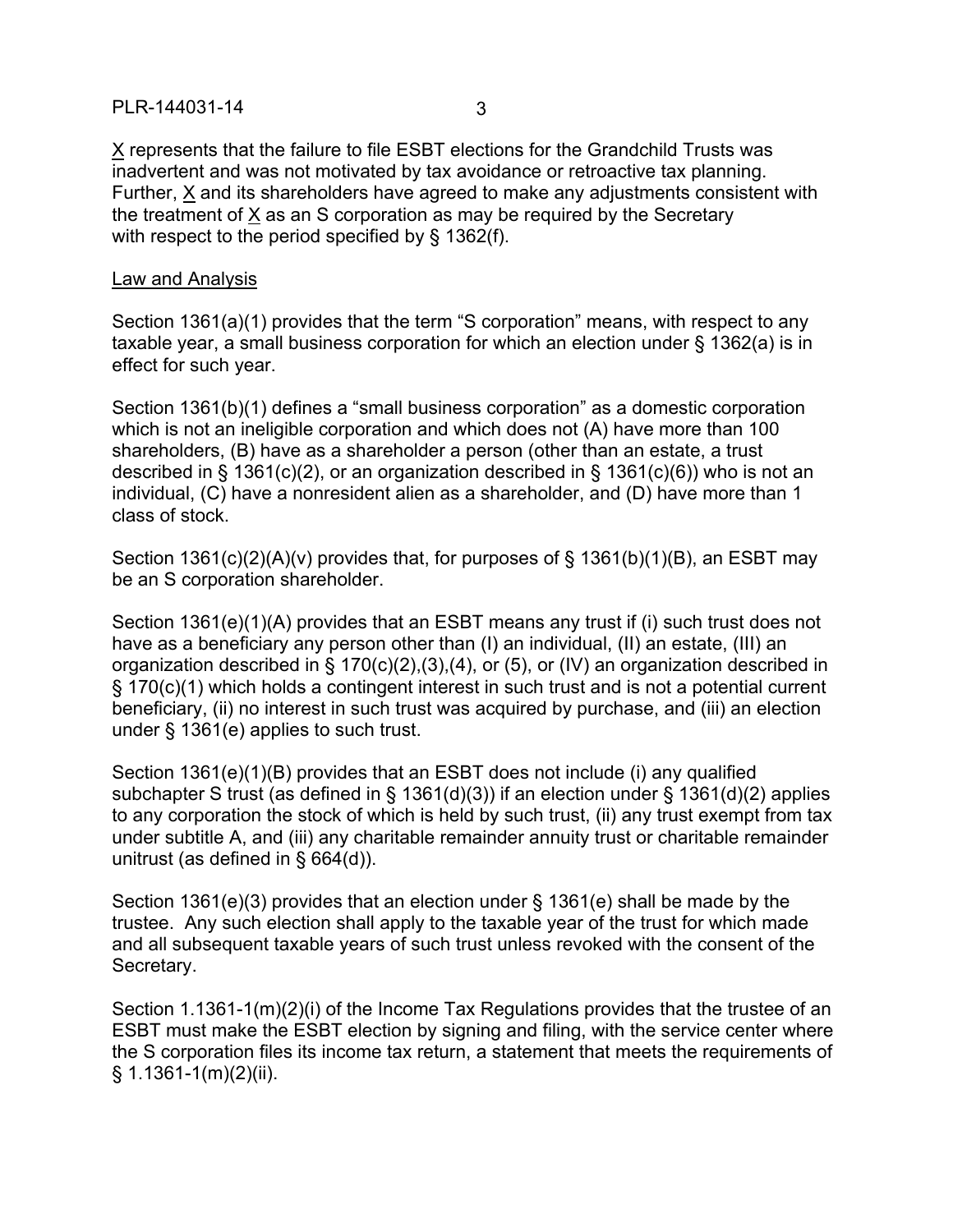Section 1.1361-1(m)(2)(iii) provides that the trustee of an ESBT must file the ESBT election within the time requirements prescribed in § 1.1361-1(j)(6)(iii) for filing a QSST election (generally within the 16-day-and-2-month period beginning on the day that the stock is transferred to the trust).

Section 1362(f) provides that if (1) an election under § 1362(a) by any corporation was terminated under § 1362(d)(2) or (3); (2) the Secretary determines that the circumstances resulting in such termination were inadvertent; (3) no later than a reasonable period of time after discovery of the circumstances resulting in the termination, steps were taken so that the corporation is a small business corporation; and (4) the corporation, and each person who was a shareholder of the corporation at any time during the period specified under § 1362(f), agrees to make the adjustments (consistent with the treatment of the corporation as an S corporation) as may be required by the Secretary for that period, then, notwithstanding the circumstances resulting in such termination, the corporation shall be treated as an S corporation during the period specified by the Secretary.

### **Conclusion**

Based solely on the facts submitted and representation made, we conclude X's S election terminated on Date 3 upon the failure to timely file ESBT elections for the Grandchild Trusts. We further conclude that the termination was inadvertent within the meaning of § 1362(f). Moreover, had X's S corporation not already terminated, it would have terminated on Date 4 when the additional shares of X were transferred to the Grandchild Trusts. Similarly, this terminating event would have been an inadvertent termination within the meaning of § 1362(f).

Accordingly, under § 1362(f), X will be treated as continuing to be an S corporation from Date 3 and thereafter, provided that X's S election is valid and not otherwise terminated under § 1362(d).

This ruling is contingent on the trustees of the Grandchild Trusts filing with the appropriate service center, within 120 days from the date of this letter, elections to treat each of the Grandchild Trusts as an ESBT effective Date 3. A copy of this letter should be attached to the ESBT election.

Except as specifically ruled upon above, we express or imply no opinion concerning the federal tax consequences of the facts of this case under any other provision of the Code. Specifically, we express or imply no opinion regarding X's eligibility to be an S corporation.